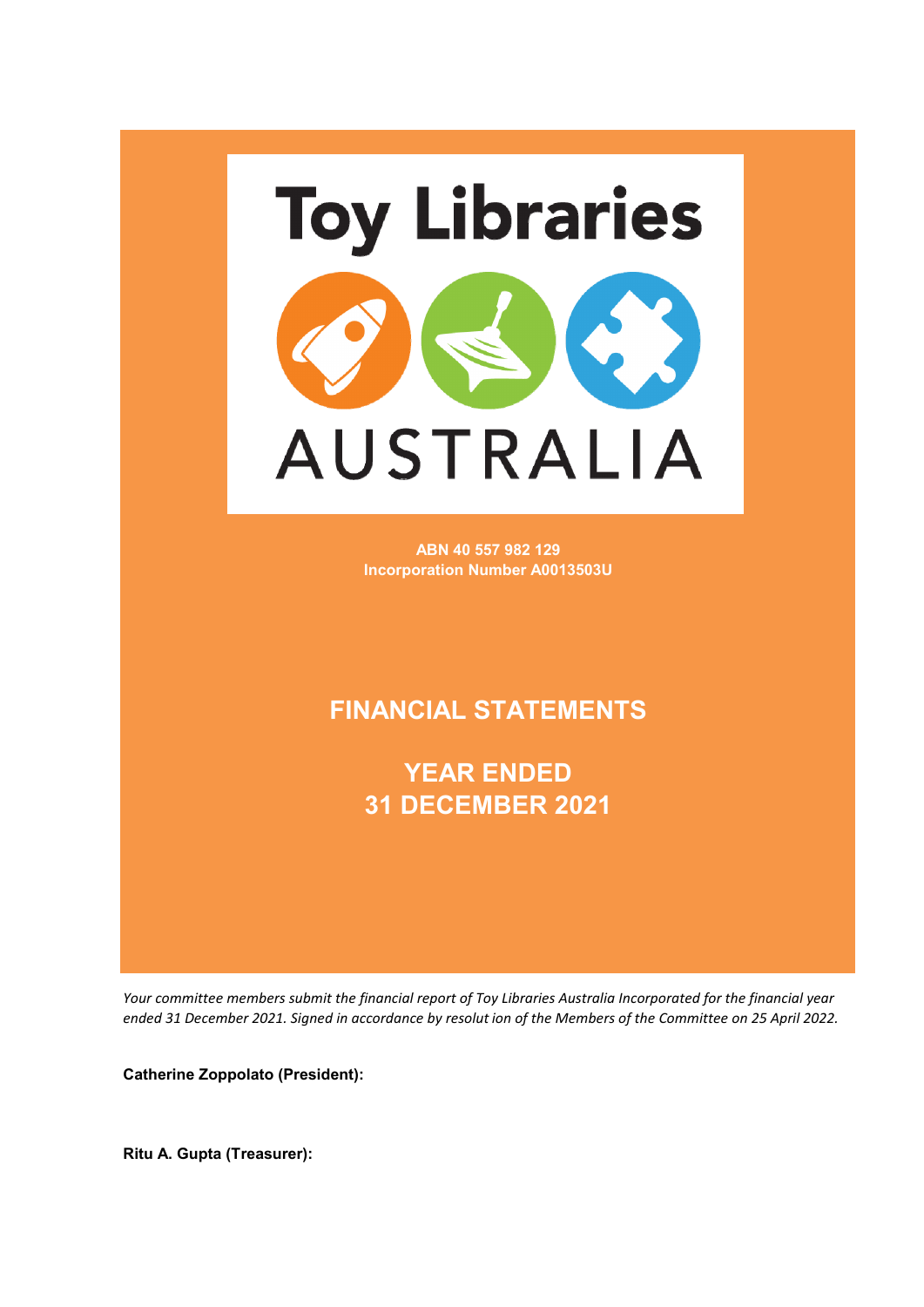## **INCOME STATEMENT**

For the year ended 31 December 2021

|                                                     | <b>Note</b>    | 2020       | 2021       |
|-----------------------------------------------------|----------------|------------|------------|
| <b>MEMBERSHIP AND INSURANCE SERVICES</b>            |                | \$         | \$         |
| Income                                              |                |            |            |
| <b>Membership Fees</b>                              |                | 28,460     | 23,104     |
| Insurance Income                                    | 1              | 49,165     | 69,537     |
| Grants                                              | $\overline{2}$ | 32,976     | 85,355     |
| Donations                                           |                | 30         | 62         |
| Other Income                                        | 3              | 41,845     | 21,736     |
| <b>Total Income</b>                                 |                | 152,477    | 199,794    |
|                                                     |                |            |            |
| <b>Expenses</b>                                     |                |            |            |
| Administration                                      |                | (3, 714)   | (4, 357)   |
| Marketing                                           |                | (7,694)    | (203)      |
| <b>Bad Debts</b>                                    |                | (82)       | (890)      |
| <b>Insurance Expenses</b>                           | 1              | (64, 171)  | (70, 576)  |
| Payroll Expenses                                    | $\overline{4}$ | (25, 862)  | (42, 243)  |
| Seminars and Other Training                         |                | (365)      | (1,840)    |
| Website                                             |                | (561)      | (431)      |
| Grant funded technology                             |                | (2,400)    |            |
| <b>Toy Well Expenses</b>                            |                |            | (34, 871)  |
| WA Expenses (LotteryFund Grant)                     |                | (32, 976)  | (38, 318)  |
| <b>Total Expenses</b>                               |                | (137, 824) | (193, 727) |
|                                                     |                |            |            |
| Membership and Insurance Services surplus/(deficit) |                | 14,652     | 6,067      |
|                                                     |                |            |            |
| <b>TOY COMMUNITY</b>                                | 5              |            |            |
| <b>Sales</b>                                        | $\overline{6}$ | 134,589    | 72,279     |
| Cost of Goods Sold                                  | 6              | (117, 849) | (62, 497)  |
| <b>Gross Profit</b>                                 |                | 16,741     | 9,782      |
|                                                     |                |            |            |
| <b>Expenses</b>                                     |                |            |            |
| <b>Admin and Accounting</b>                         |                | (551)      | (540)      |
| Payroll / Contractor Expenses                       |                | (16, 841)  | (9,691)    |
| Website, internet, and telephone                    |                | (2, 311)   | (2, 225)   |
| <b>Total Expenses</b>                               |                | (19, 703)  | (12, 456)  |
| Toy Community surplus/(deficit)                     |                | (2,962)    | (2,674)    |
| Interest income                                     |                | 1,563      | 299        |
| Depreciation expense                                |                |            |            |
|                                                     |                |            |            |
| <b>Surplus/(Deficit) from operations</b>            |                | 13,253     | 3,692      |

The income statement is to be read in conjunction with the attached notes.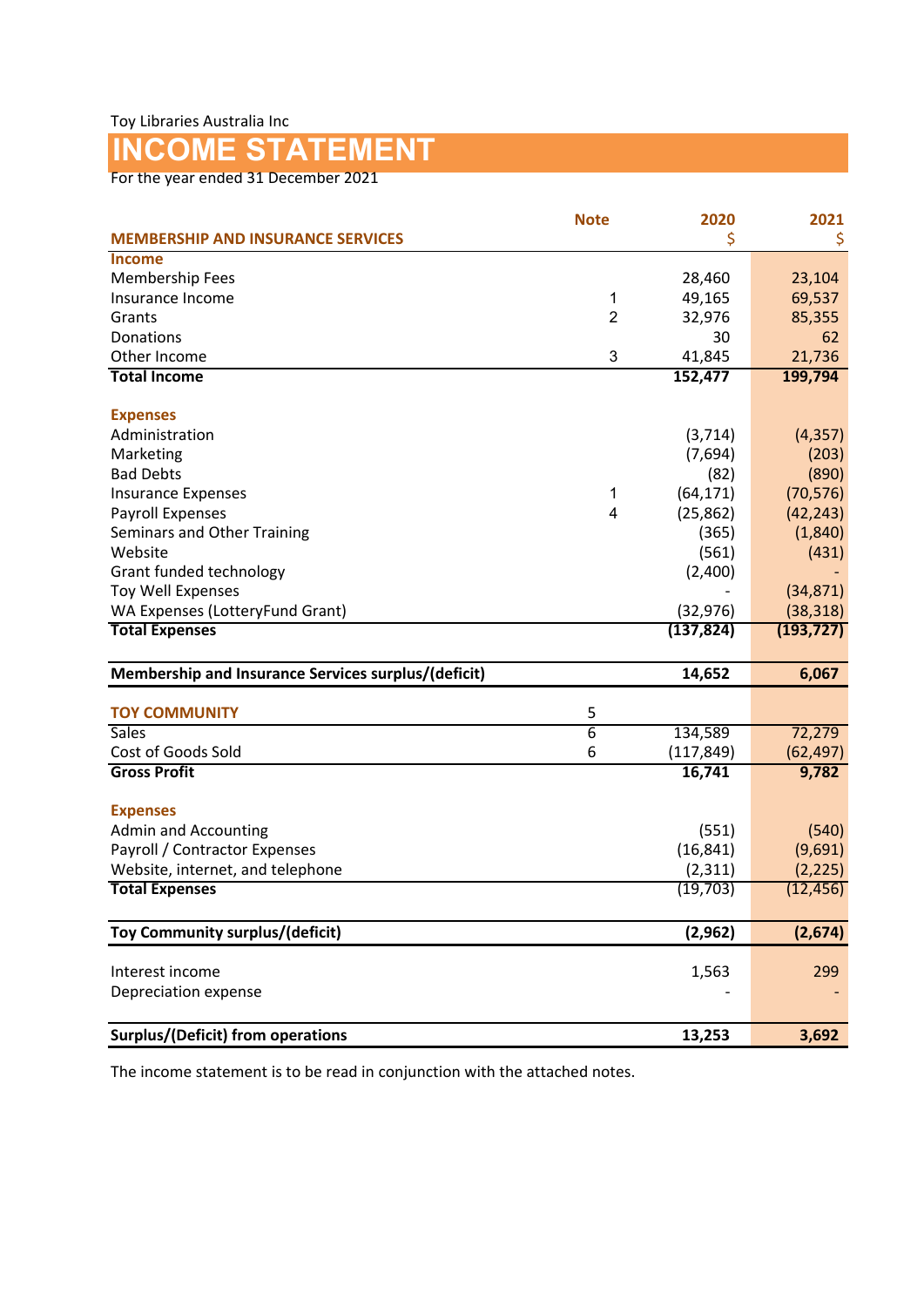Toy Libraries Australia Inc

## **BALANCE SHEET**

As at 31 December 2021

|                                            | <b>Note</b>    | 2020<br>\$     | 2021<br>\$ |
|--------------------------------------------|----------------|----------------|------------|
|                                            |                |                |            |
| <b>Current assets</b>                      |                |                |            |
| Cash and cash equivalents<br>Trade debtors |                | 120,689        | 166,664    |
| Inventory                                  |                | (3,407)<br>655 | (142)      |
| Interest earned                            |                | 252            | 60         |
| Pre-paid grant disbursements               | $\overline{7}$ |                | 9,503      |
| <b>Total current assets</b>                |                | 118,189        | 176,085    |
| <b>Non-current assets</b>                  |                |                |            |
| Assets at cost                             |                | 13,370         | 13,370     |
| Accumulated depreciation                   |                | (13, 370)      | (13, 370)  |
| <b>Total non-current assets</b>            |                |                |            |
| <b>TOTAL ASSETS</b>                        |                | 118,189        | 176,085    |
| <b>Current Liabilities</b>                 |                |                |            |
| <b>Trade creditors</b>                     |                | (4, 422)       | (200)      |
| <b>Customer deposits</b>                   |                | (3,990)        | (236)      |
| Pre-paid grants                            | $\overline{2}$ |                | (80,000)   |
| WA grant accrued revenue                   |                | (25, 355)      |            |
| GST payable                                |                | 1,157          | (1,025)    |
| <b>Payroll Liabilities</b>                 |                | (10, 806)      | (16, 123)  |
| <b>Sundry Payables</b>                     |                | 34             |            |
| <b>Total current liabilities</b>           |                | (43, 381)      | (97, 585)  |
| <b>TOTAL LIABILITIES</b>                   |                | (43, 381)      | (97, 585)  |
| <b>NET ASSETS</b>                          |                | 74,808         | 78,501     |
| <b>Equity</b>                              |                |                |            |
| <b>Current Period Earning</b>              |                | 13,253         | 3,692      |
| <b>Retained Earnings</b>                   |                | 61,555         | 74,808     |
| <b>TOTAL EQUITY</b>                        |                | 74,808         | 78,500     |

The balance sheet is to be read in conjunction with the attached notes.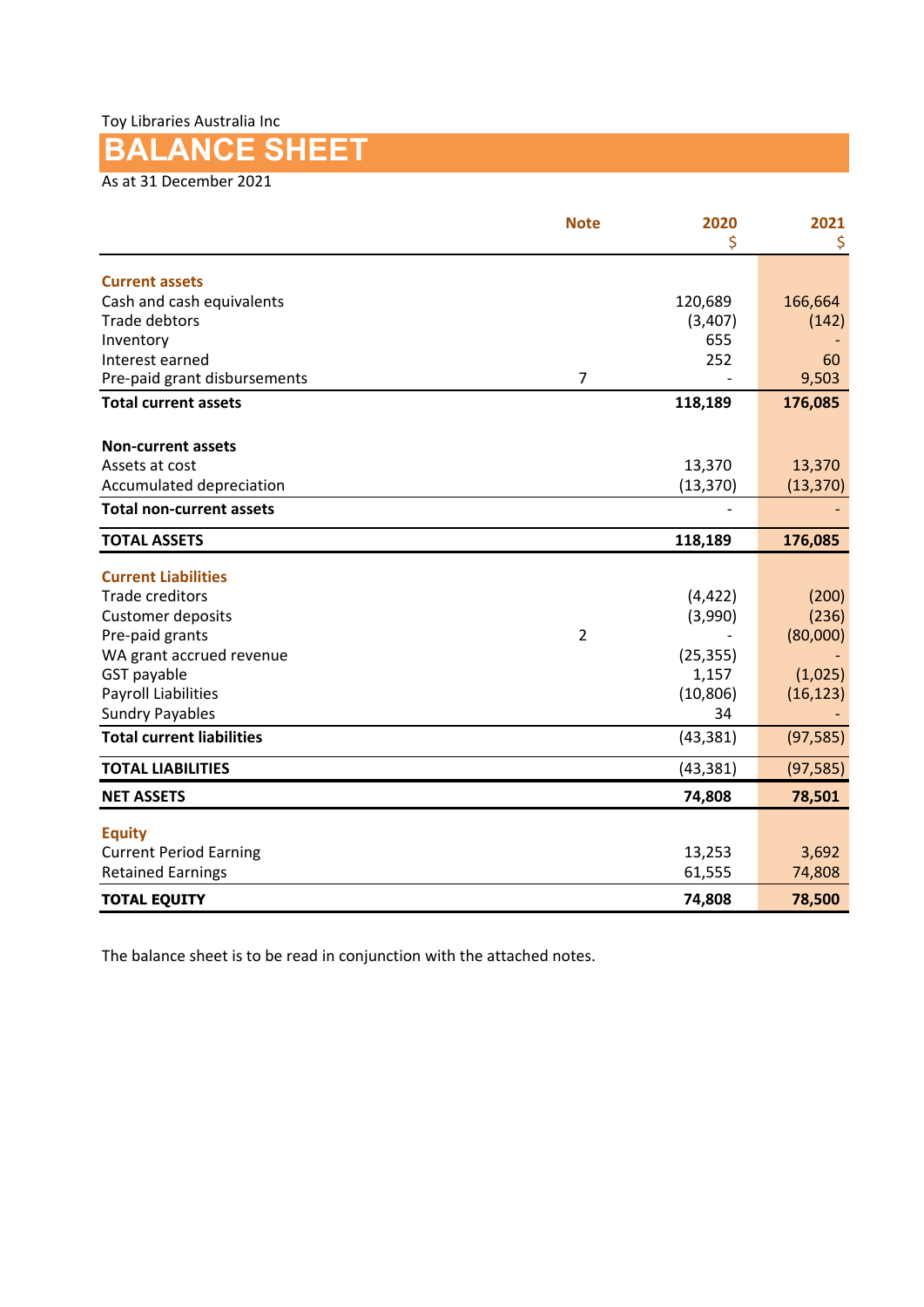Toy Libraries Australia Inc

# **STATEMENT OF CASHFLOWS**

For the year ended December 31, 2021

|                                                  | 2020    | 2021     |
|--------------------------------------------------|---------|----------|
|                                                  | \$      | \$       |
| <b>Cash flows from operating activities</b>      |         |          |
| Surplus/(Deficit) from operations                | 13,253  | 3,692    |
| Increase in Trade debtors                        | 11,278  | (3,266)  |
| Decrease in Inventory                            | (92)    | 655      |
| Increase in Other current assets (prepayments)   | 1,150   | (9,310)  |
| Decrease in Trade creditors                      | (821)   | (4, 221) |
| Increase in Other creditors and payables         | 1,191   | 58,425   |
| Cash generated from operations                   | 25,960  | 45,975   |
| <b>Cash flows from investing activities</b>      |         |          |
|                                                  |         |          |
| <b>Cash flows from financing activities</b>      |         |          |
|                                                  |         |          |
| NET INCREASE IN CASH AND CASH EQUIVALENTS        | 25,960  | 45,975   |
|                                                  |         |          |
| Cash and cash equivalents at beginning of period | 94,729  | 120,689  |
| CASH AND CASH EQUIVALENTS AT END OF PERIOD       | 120,689 | 166,664  |